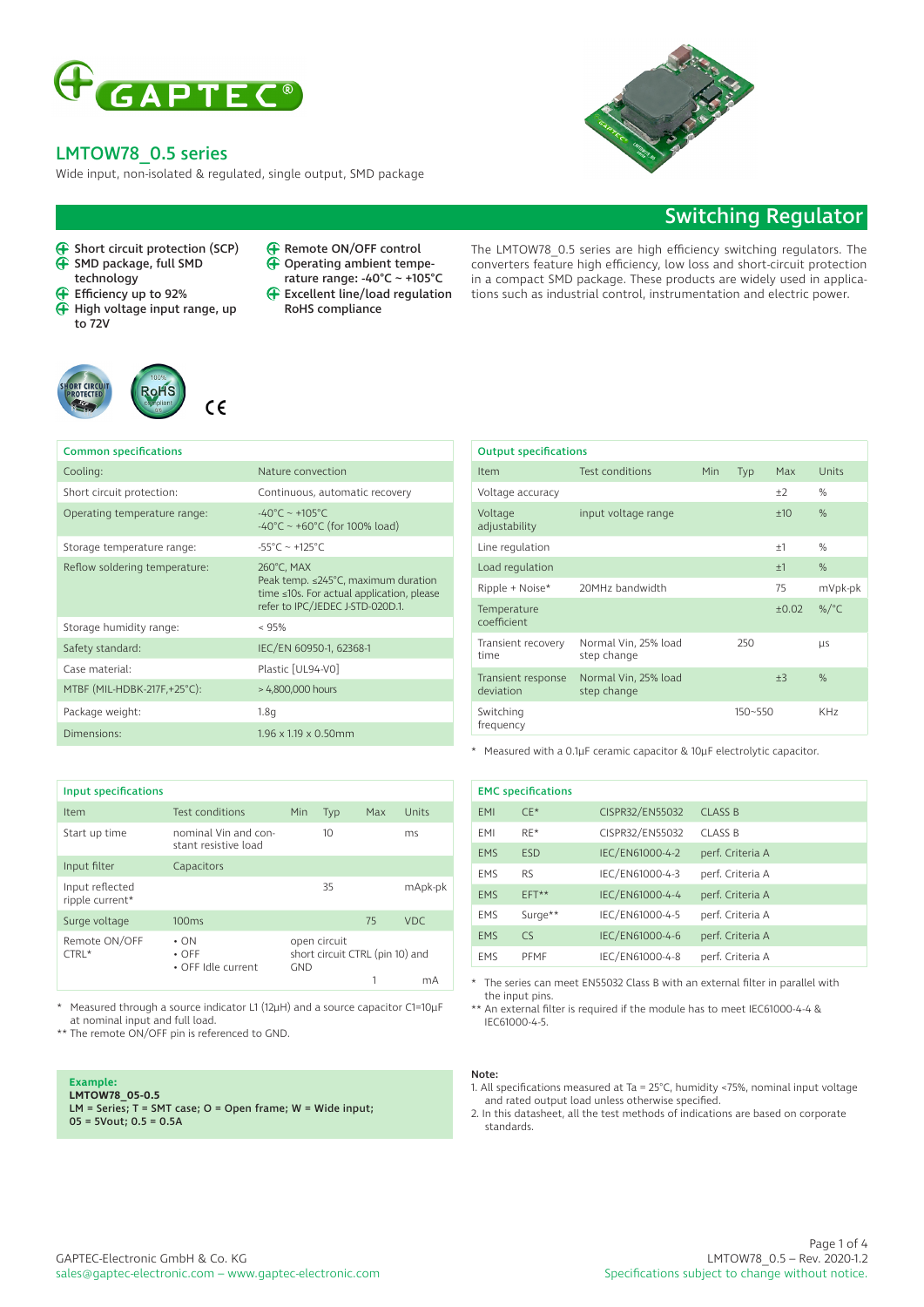Wide input, non-isolated & regulated, single output, SMD package

| <b>Part Number</b> | Input Voltage [VDC]<br>Nominal | Range     | <b>Output Voltage</b><br>[VDC] | <b>Output Current</b><br>[mA, Max] | Capacitive load<br>$[\mu F, max]$ | <b>Efficiency</b><br>[Vin. max] |
|--------------------|--------------------------------|-----------|--------------------------------|------------------------------------|-----------------------------------|---------------------------------|
| LMTOW78 03-0.5     | 48                             | $9-72$    | 3.3                            | 500                                | 100                               | 70                              |
| LMTOW78 05-0.5     | 48                             | $9-72$    |                                | 500                                | 100                               | 74                              |
| LMTOW78 06-0.5     | 48                             | $9-72$    | 6.5                            | 500                                | 100                               | 78                              |
| LMTOW78 07-0.5     | 48                             | $14 - 72$ | 7.2                            | 500                                | 100                               | 81                              |
| LMTOW78 09-0.5     | 48                             | $14 - 26$ | 9                              | 500                                | 100                               | 84                              |
| LMTOW78 12-0.5     | 48                             | $17 - 72$ | 12                             | 500                                | 100                               | 86                              |
| LMTOW78 15-0.5     | 48                             | $21-72$   | 15                             | 400                                | 100                               | 84                              |

# Typical characteristics





The switching frequency is different according to output voltage models.

# Test configurations

## Input reflected ripple current test step

Input reflected ripple current is measured though a source inductor Lin (12µH) and a source capacitor Cin (10µF, ESR<1.0Ω at 100KHz) at nominal input and full load.

#### +Vout Vin  $\overline{\overline{\text{Current}}}$ Lin DC/DC Probe<br>Cin Load $\leq$ Converter **GND** GND



Output ripple & noise measurement test

Use a capacitor Cout (1.0µF) measurement. The scope measurement bandwidth ist 0-20MHz.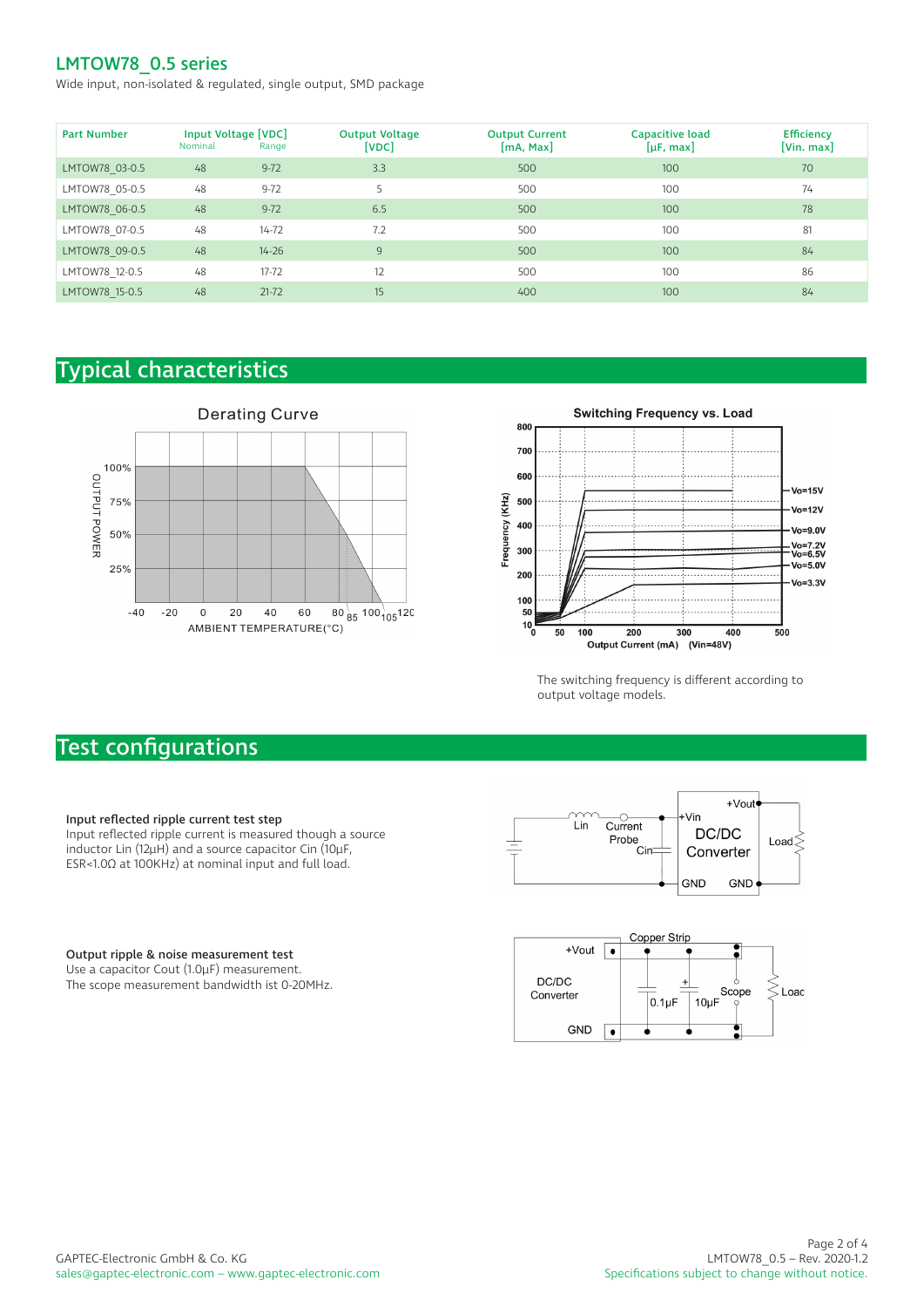Wide input, non-isolated & regulated, single output, SMD package

# Design configurations

### Remote ON/OFF test step

Input filter components (C1, C2, L1, C3, C4) are used to help meet conducted emissions requirement for the module. These components should be mounted as close as possible to the module; and all leads should be minimized to decrease radiated noise.

#### Output voltage adjustment

Pin 6 via a resistor to +Vout (pin5), Vo trim down. Pin 6 via a resistor to GND (pin 7), Vo trim up.





# Standard application circuit



## Note:

1. Cin is required and must be connected close to the pin terminal of the module. (Cin=10µF).

2. Cout= 10µF (optional)

# EMC countermeasures

#### EMI countermeasures

Input filter components (C1, C2, L1, C3, C4) are used to help meet conducted emissions requirement for the module. These components should be mounted as close as possible to the module; and all leads should be minimized to decrease radiated noise.



#### EFT & Surge test countermeasures

The filter we suggest: Nippon - chemi - con KY series, 330µF/100V and TVS, 3KW, 70V